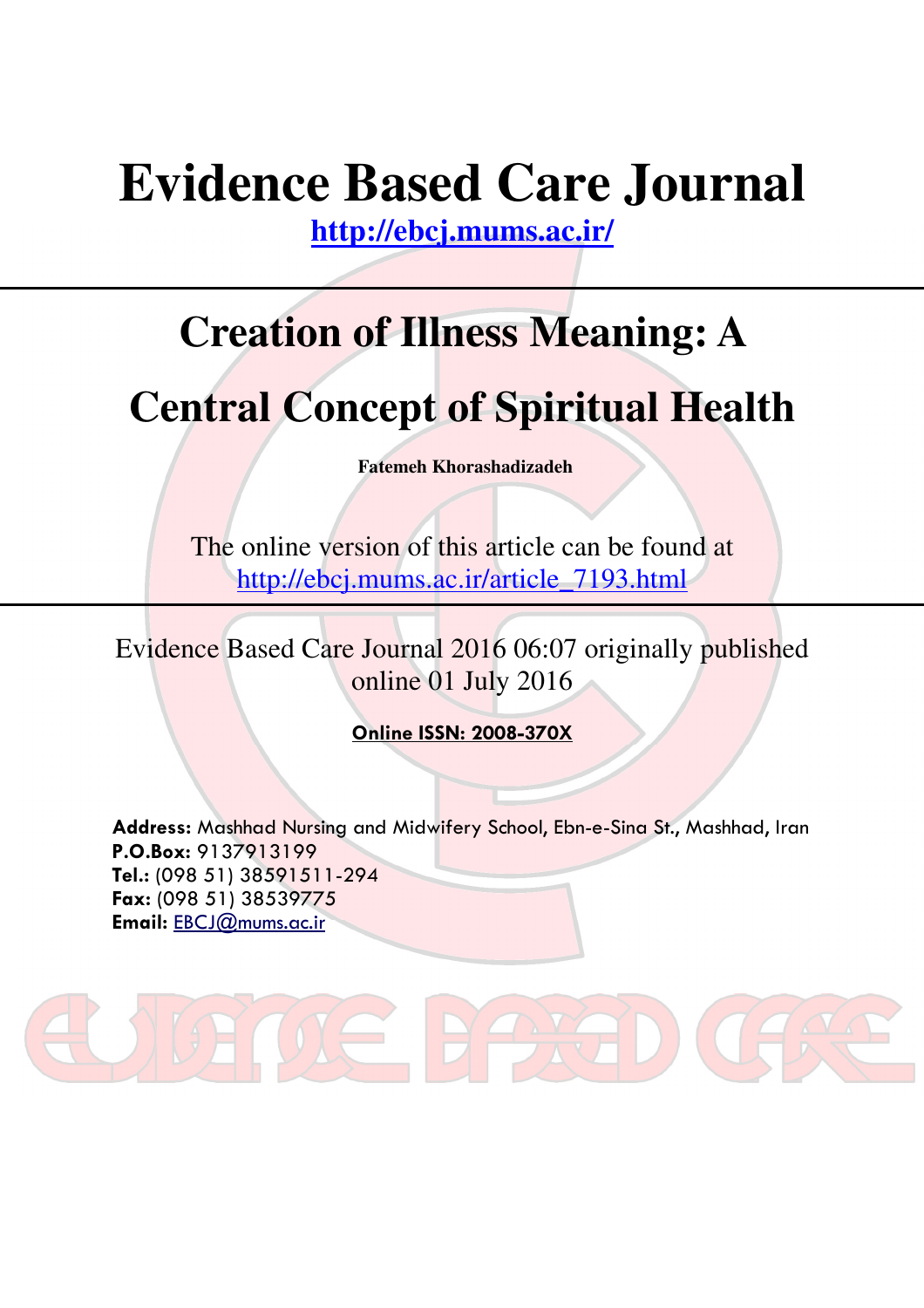

**Evidence Based Care Journal** 

Letter to the Editor



#### **Creation of Illness Meaning: A Central Concept of Spiritual Health**

 $*$ Fatemeh Khorashadizadeh<sup>1</sup>

**Received**: 28/10/2015  **Accepted**: 26/05/2016

Evidence Based Care Journal, 6 (2):75-76

Viktor Frankl, a neurologist and the founder of logo-therapy (1969) stated that "will to meaning" is the basic essence of the universe (1). Logo-therapy means therapy through meaning, which is based on the premise that man has a will-to-meaning; the meaning thus lies in suffering(2).

One of the most important human functions is discovering meaning in life, which is also considered as a sign of spiritual health(3). Defining illness by the patient is one of the most primary and significant implications for the formation of spiritual health(4). This study aimed to compare the Theory of Spiritual Well-being in nursing based on studies conducted in other countries with the theory of spiritual health according to Islamic teachings.

Spiritual health theory is the theory of spiritual health in nursing. The main component of this holistic theory is to find the meaning of spirituality in the experience of illness. This theory can be taken into account in the care of patients in later stages, long-term chronic illnesses, and any kind of illness or injury that would challenge the person to find the purpose of life and the meaning of illness. In this theory, the patient is a person with the ability of finding the meaning of illness, which ultimately leads to their spiritual health (5).

Conceptualization of spiritual health in Iran according to Islamic teachings has shown that spiritual health is a dynamic process oriented to the Creator's proximity where the patient creates the meaning of his/her illness through wise, prudent, and sincere communication with oneself, the Creator, and others.

On this continuum of excellence, different levels and qualities of romantic orientation by the Creator, religious rationality, task orientation, and hereafter prospectiveness can be observed in patients, causing psychological balance during illness and attribution of characteristics to the Creator(6). Differences between the theories mentioned above are as follows:

1. In the theory of spiritual health, the patient acquires spiritual meaning of illness, while in the conceptualization of spiritual health according to Islamic teachings, the patient creates meaning of illness. This difference is rooted in the exogenous and endogenous nature of spirituality. According to religious teachings, endogenous spiritual health focuses on the creation of meaning, while being autonomous and self-standing, background-oriented and valued, spontaneous and dynamic, progressive and constructive. However, exogenous spirituality focuses on the acquisition of meaning, mental spirituality, external and artificial products, while being dependent and attached, whimoriented and acquired, worldly and instrumental, other-motivated and static, declining and dying (7).

1. Assistant professor, MMedEd, Department of Nursing, North Khorasan University of Medical sciences, Bojnurd, Iran

\* Corresponding author, Email: Khorashadizadehf891@mums.ac.ir